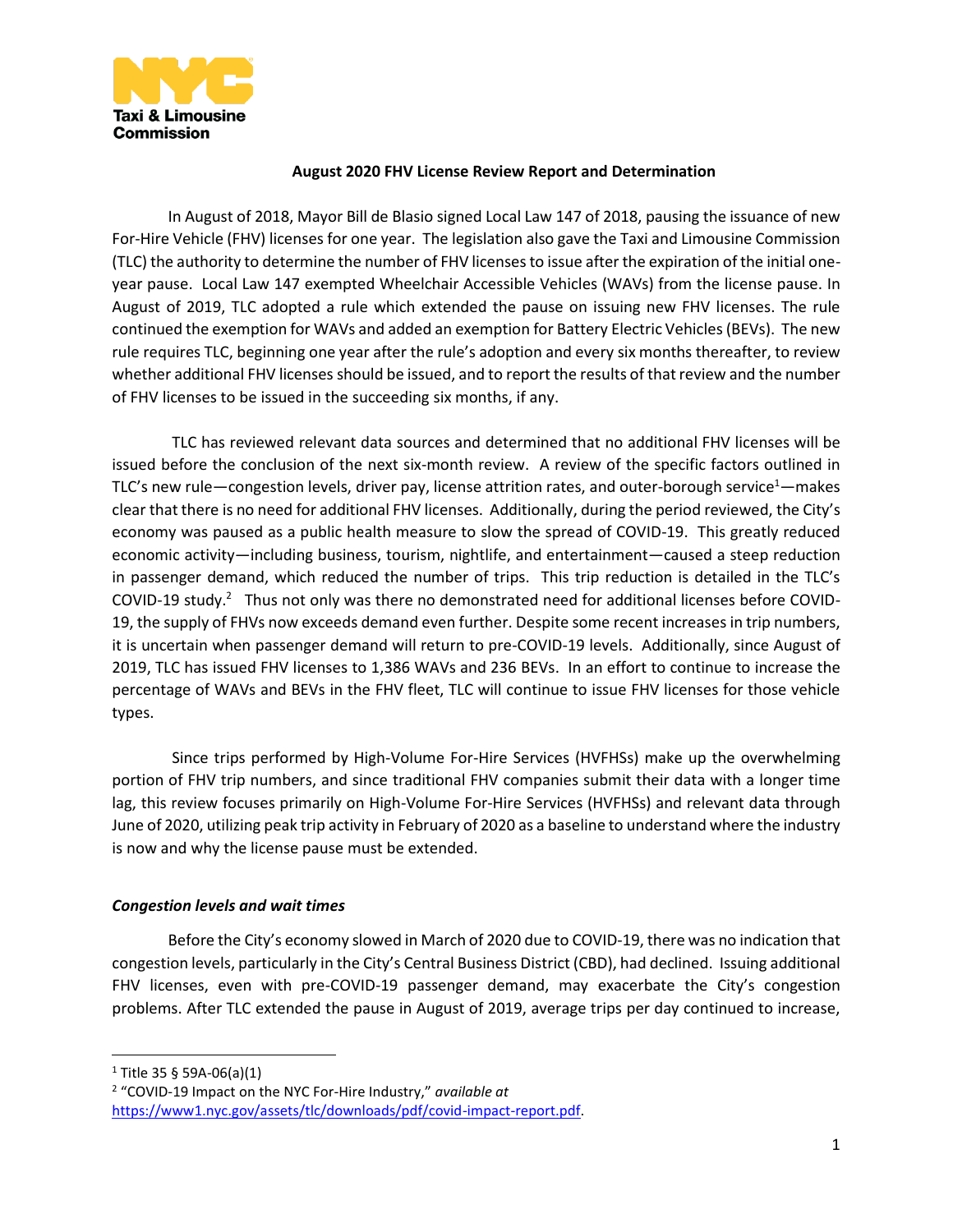

peaking in February 2020; over that time, HVFHS daily trips across the City saw a 15% increase. This pattern was mirrored in the CBD, where daily trips increased 17% for the same period. These increases continued despite the license pause and suggest a more efficient use of existing vehicle supply. In addition to trip volumes increasing, wait times were decreasing pre-COVID, suggesting that existing vehicle supply continued to be adequate in meeting demand. Specifically, citywide wait times decreased by 11% between August 2019 and February 2020. In the CBD, wait times followed a similar pattern decreasing by 7% for the same period.

Of course, conditions have greatly changed because of COVID-19. Since March of 2020, as indicated in our COVID-19 report, trip volumes drastically declined due to a lack of demand for trips across the City. In February of 2020, HVFHSs performed, on average, nearly 750,000 trips per day. Trips began to decline in March and reached their lowest point in April, with about 144,000 trips per day. While trip volumes have recently begun to recover somewhat, the lack of passenger demand strongly suggests that the for-hire industry is not ready to absorb more FHV licenses into its vehicle supply. Issuing additional vehicle licenses without the requisite passenger demand would introduce underutilized vehicles to the City's streets. Accordingly, analyzing wait times and congestion levels, both prior to and post the impacts of the COVID-19 pandemic, favors a continuation of the pause on new FHV licenses.

# *Outer-borough service*

Trip data suggest that the outer boroughs were being adequately served by the number of existing FHVslicensed before COVID-19. Since March of 2020, passenger demand in the outer boroughs decreased precipitously. Pre-COVID, outer-borough service was on the rise. Between August of 2018 and February of 2020, daily trip volumes increased by 25% in Queens, 20% in Brooklyn, 39% in the Bronx, and 68% on Staten Island, suggesting a cessation of new license issuance did not negatively impact outer-borough service. HVFHS trips in the outer boroughs began to decline in March: between February and June, daily trips dropped 64% in Queens, 59% in Brooklyn, 42% in the Bronx, and 55% in Staten Island. As such, the number of FHV licenses is currently more than adequate to meet existing and foreseeable demand in the outer boroughs. An increase in vehicle licenses would only exacerbate the oversupply problems that the pause on new licenses is meant to address. Therefore, a consideration of outer-borough service levels favors a continuation of the pause on new FHV licenses.

# *Driver pay and vehicle supply*

As noted in our COVID-19 report, HVFHS drivers experienced a severe drop in earnings by late March, which continued into early April. Due to the significant reduction in passenger demand discussed above, there was also a significant decline in the number of vehicles on the road, as drivers and the industry adjusted to meet passenger demand. There were 78,090 HVFHS vehicles on the road in February, but only 30,131 such vehicles on the road in June, a 61% decline. A similar trend is visible with respect to HVFHS drivers, with 79,282 drivers active in February but only 29,832 drivers active in June, a 62% decline.